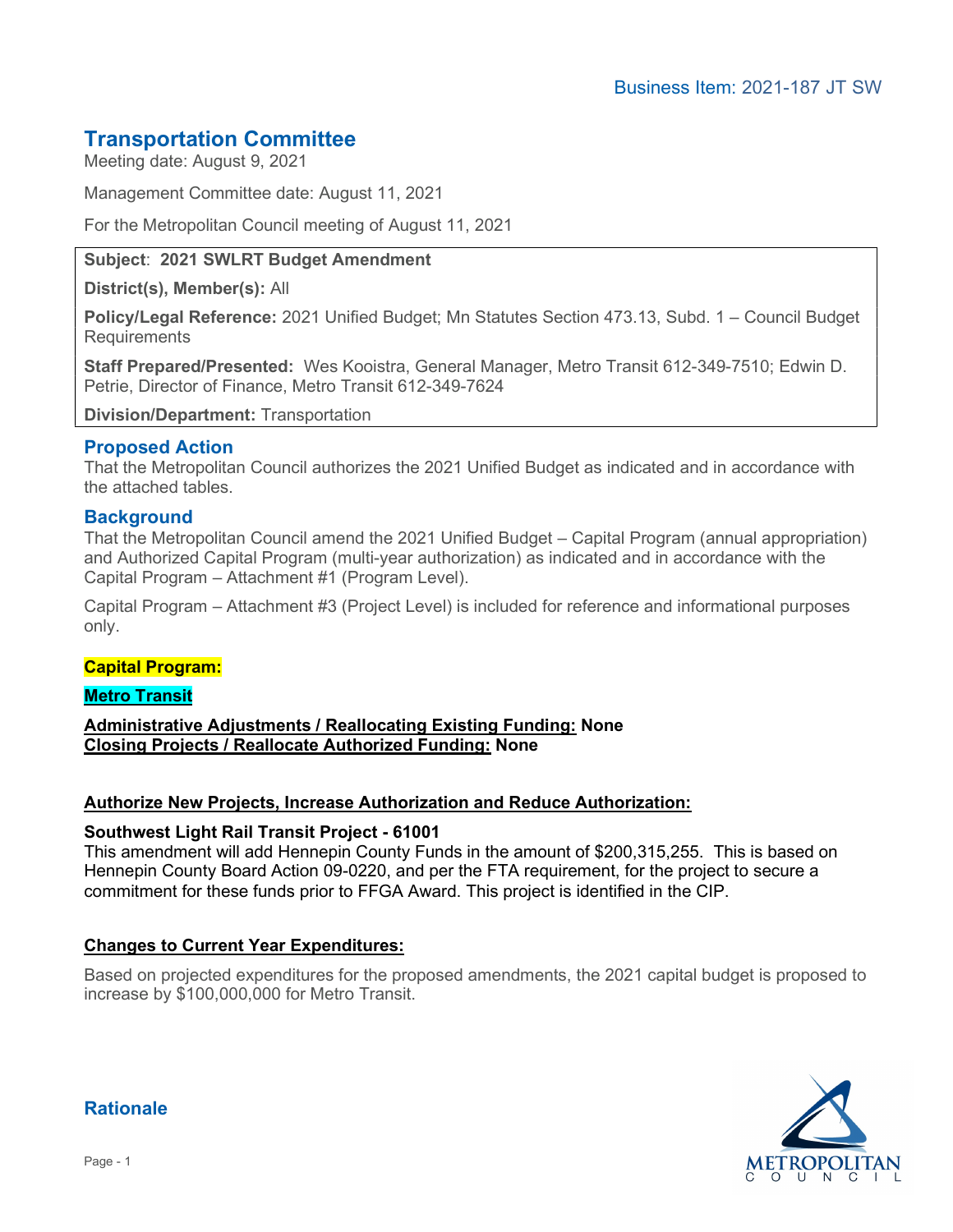The proposed amendment programs available other funds to the Unified Budget to allow the Council to carry out its work plan and its long-term capital program.

## Thrive Lens Analysis

Prosperity

 The budget amendment adds funding for the Southwest Light Rail Project and reflects strategic investment in regional infrastructure that will promote economic competitiveness and create prosperity for the region.

#### Funding

#### Capital Program:

This amendment increases the Transportation Division federal revenues by \$0, increases State revenues by \$0, increases Other revenues by \$200,315,255 and increases RTC revenues by \$0.

## Known Support / Opposition

No known opposition.

Attachments:

- 1. Capital Program Attachment #1 (Program Level) (Table 9)
- 2. Capital Program Attachment #3 (Project Level)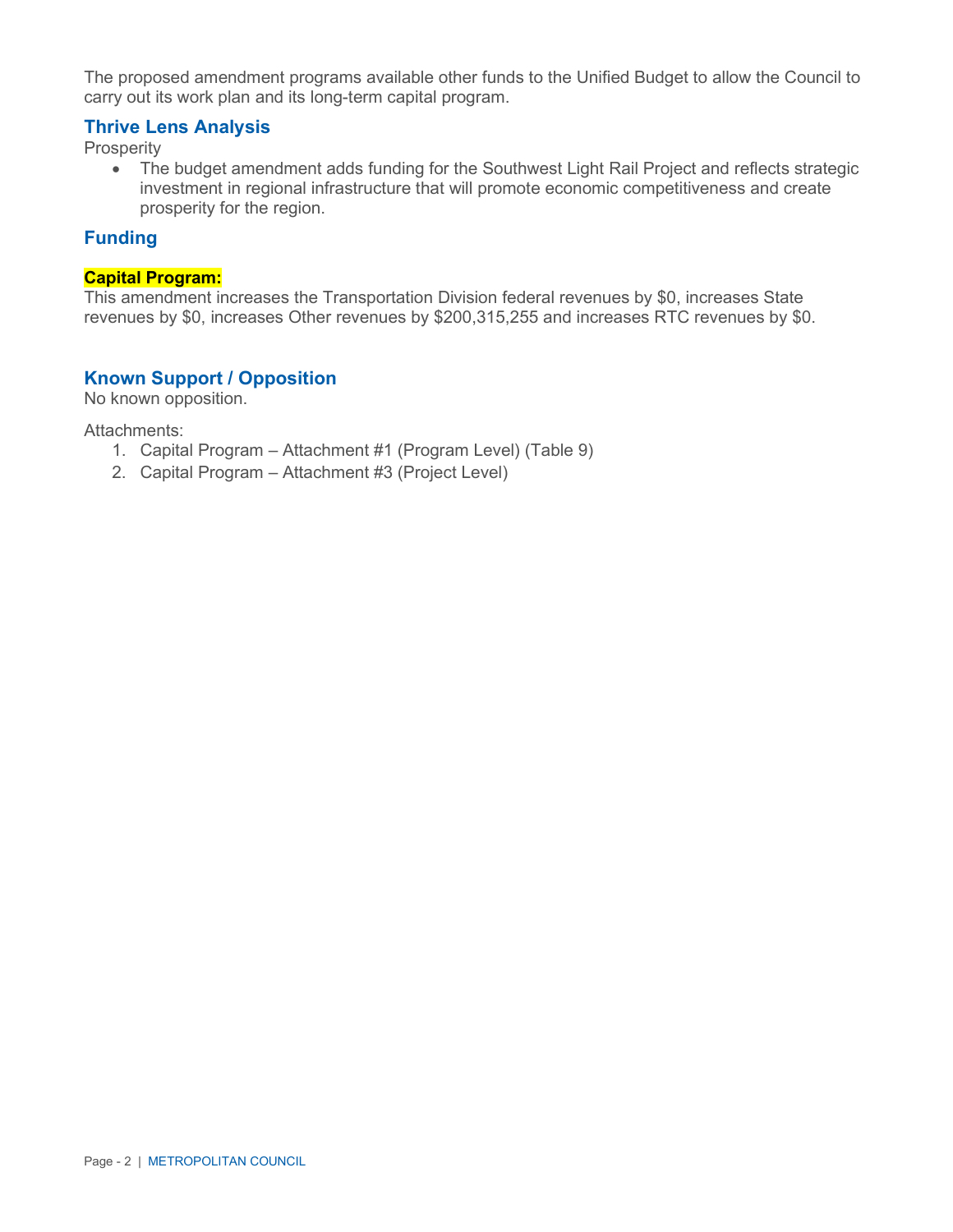| Authorized Capital Program (ACP)<br>Capital Improvement Plan (CIP)                                                                              |             |
|-------------------------------------------------------------------------------------------------------------------------------------------------|-------------|
| 2021<br>2021                                                                                                                                    | $ACP + CIP$ |
| Current<br>Amended<br>2021<br>2022<br>2023<br>2024<br>2025<br>2026<br>Total<br>Changes                                                          | Combined    |
| <b>METRO TRANSIT</b>                                                                                                                            |             |
| <b>Fleet Modernization</b>                                                                                                                      |             |
| 7,502<br><b>Big Buses</b><br>214,593<br>222,095<br>11,543<br>88,166<br>120,939<br>92,527<br>60,912<br>62,304<br>436,390                         | 658,485     |
| 3,071<br>21,167<br>21,167<br>3,154<br>3,299<br>3,453<br>3,578<br>3,753<br>20,309<br><b>Bus Tire Leasing</b><br>$\sim$                           | 41,476      |
| 2,250<br>2,250<br>1,750<br>1,750<br><b>Commuter Rail Projects</b><br>1,250<br>4,750<br>$\mathbf{r}$                                             | 7,000       |
| 31,024<br>5,285<br>36,309<br>3,850<br>2,350<br>16,573<br><b>Light Rail Vehicles</b><br>10,373<br>$\blacksquare$                                 | 52,882      |
| Non-Revenue Vehicles<br>130<br>130<br>1,120<br>263<br>198<br>147<br>140<br>80<br>1,948                                                          | 2,078       |
| 60<br><b>Other Capital Equipment</b><br>60                                                                                                      | 60          |
| 12,787<br>281,951<br>15,735<br>130,036<br>100,227<br><b>TOTAL Fleet Modernization</b><br>269,165<br>102,016<br>64,630<br>67,387<br>480,030      | 761,981     |
|                                                                                                                                                 |             |
| <b>Support Facilities</b>                                                                                                                       |             |
| 6,200<br>450<br>1,000<br>1,750<br>1,000<br>1,000<br>1,000<br><b>Bus System Customer Facility</b><br>$\blacksquare$                              | 6,200       |
| 2,700<br>2,700<br><b>Commuter Rail Projects</b><br>300<br>300                                                                                   | 3,000       |
| Heywood Garage<br>145,498<br>6,000<br>151,498<br>$\mathbf{r}$<br>$\overline{a}$                                                                 | 151,498     |
| <b>Light Rail Projects</b><br>3,950<br>9,445<br>13,395<br>350<br>350<br>700                                                                     | 14,095      |
| Metro Green Line (Central Corridor)<br>500<br>500                                                                                               | 500         |
| 27,500<br>Police Facility<br>27,500<br>$\blacksquare$<br>$\overline{a}$                                                                         | 27,500      |
| 7,700<br>Repairs, Equipment and Technology<br>7,700                                                                                             | 7,700       |
| <b>Support Facility</b><br>4,430<br>109,241<br>9.019<br>4.845<br>104,811<br>722<br>5,481<br>3.111<br>3,996<br>27,173                            | 136,414     |
| <b>TOTAL Support Facilities</b><br>19,875<br>1,172<br>8,381<br>292,159<br>312,034<br>10,019<br>6,195<br>4,111<br>4,996<br>34,873                | 346,907     |
| <b>Customer Facilities</b>                                                                                                                      |             |
| 82,015<br>3,431<br><b>Bus System Customer Facility</b><br>63,024<br>18,991<br>$-15,987$<br>2,611<br>4,221<br>2,892<br>3,052<br>219              | 82,234      |
| 6,800<br><b>Customer Facilities Rail</b><br>6,800<br>$\blacksquare$                                                                             | 6,800       |
| <b>Support Facility</b><br>100<br>100<br>100<br>100<br>100<br>100<br>600                                                                        | 600         |
|                                                                                                                                                 |             |
| 46,550<br>250<br>250<br>250<br>Transitways<br>6,300<br>40,250<br>$-40,000$<br>250<br>250<br>$-38,750$                                           | 7,800       |
| 2,961<br>4,571<br>3,781<br>3,242<br>3,402<br>76,124<br>59,241<br>135,365<br>$-55,887$<br>$-37,931$<br><b>TOTAL Customer Facilities</b>          | 97,434      |
| <b>Technology Improvements</b>                                                                                                                  |             |
| <b>Light Rail Vehicles</b><br>1,400<br>1,400<br>$\blacksquare$                                                                                  | 1,400       |
| 609<br>300<br>909<br>300<br>300<br>300<br>300<br>300<br>1,500<br>Metro Blue Line (Hiawatha Corridor)                                            | 2,409       |
| $-288$<br>8,934<br>14,788<br>6,691<br>7,717<br>6,823<br>7,436<br>52,389<br><b>Technology Investments</b><br>53,918<br>53,630                    | 106,018     |
| 55,927<br>12<br>55,939<br>8,934<br>15,088<br>6,991<br>8,017<br>7,123<br>7,736<br>53,889<br><b>TOTAL Technology Improvements</b>                 | 109,828     |
| <b>Other Capital Equipment</b>                                                                                                                  |             |
| <b>Light Rail Vehicles</b><br>2,921<br>2,921                                                                                                    | 2,921       |
| Non-Revenue Vehicles<br>1,388<br>1,388<br>$\blacksquare$                                                                                        | 1,388       |
| 350<br>350<br>Northstar Commuter Rail<br>$\blacksquare$                                                                                         | 350         |
| 3,764<br>5,758<br>4,973<br>32,755<br>64,658<br>515<br>65,173<br>6,960<br>6,793<br>4,508<br><b>Other Capital Equipment</b>                       | 97,928      |
| Repairs, Equipment and Technology<br>390<br>390<br>300<br>300<br>ä,<br>$\blacksquare$                                                           | 690         |
| <b>Support Facility</b><br>100<br>100                                                                                                           | 100         |
| 69,807<br>515<br>70,322<br>3,764<br>6,960<br>7,093<br>5,758<br>4,973<br>4,508<br>33,055<br><b>TOTAL Other Capital Equipment</b>                 | 103,377     |
|                                                                                                                                                 |             |
| <b>Transitways - Non New Starts</b>                                                                                                             |             |
| Arterial Bus Rapid Transit (ABRT)<br>112,673<br>112,673<br>25,610<br>9,950<br>8,700<br>150<br>150<br>150<br>44,710<br>$\blacksquare$            | 157,383     |
| <b>Commuter Rail Projects</b><br>2,214<br>500<br>2,714<br>500<br>500<br>500<br>500<br>500<br>2,500                                              | 5,214       |
| 256,067<br>256,067<br>50,000<br>50,000<br>14,215<br>414,215<br>Highway Bus Rapid Transit (HBRT)<br>300,000<br>$\omega$<br>$\sim$                | 670,282     |
| 500<br>824<br><b>Light Rail Projects</b><br>98,305<br>1,880<br>100,185<br>1,600<br>5,450<br>7,432<br>941<br>16,747                              | 116,932     |
| Metro Blue Line (Hiawatha Corridor)<br>62,945<br>18,175<br>81,120<br>$-0$<br>15,350<br>100<br>100<br>100<br>100<br>15,750                       | 96,870      |
| Metro Green Line (Central Corridor)<br>4,950<br>$-500$<br>467<br>717<br>4,450<br>250<br>$\blacksquare$                                          | 5,167       |
| <b>Other Capital Equipment</b><br>217<br>217                                                                                                    | 217         |
| 327,460<br>537,372<br>20,055<br>557,427<br>76,300<br>64,750<br>16,256<br>8,182<br>1,691<br>494,639<br><b>TOTAL Transitways - Non New Starts</b> | 1,052,066   |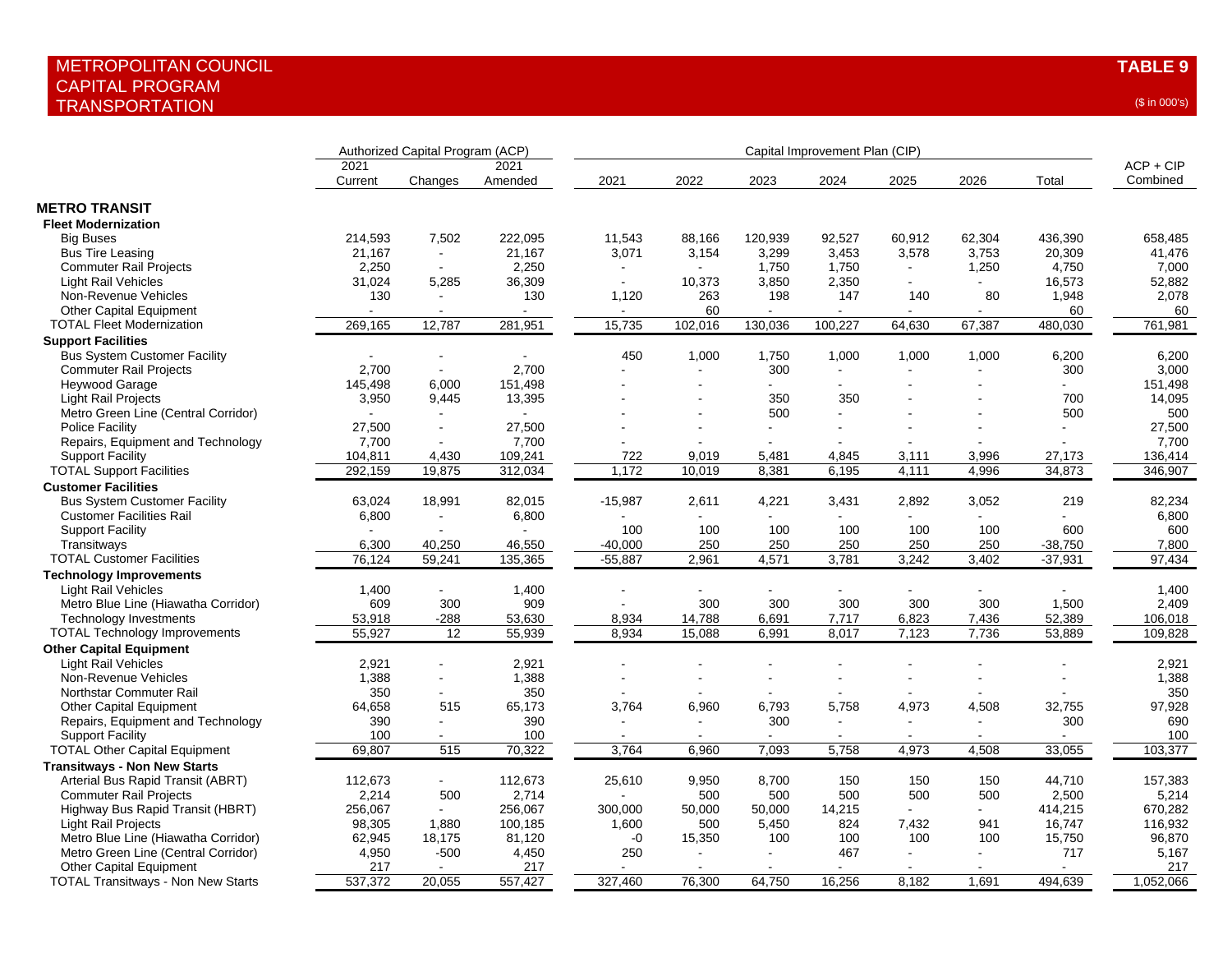|                                               |                 | Authorized Capital Program (ACP) |                 |           |         |                          |                          |                          |        |           |                         |
|-----------------------------------------------|-----------------|----------------------------------|-----------------|-----------|---------|--------------------------|--------------------------|--------------------------|--------|-----------|-------------------------|
|                                               | 2021<br>Current | Changes                          | 2021<br>Amended | 2021      | 2022    | 2023                     | 2024                     | 2025                     | 2026   | Total     | $ACP + CIP$<br>Combined |
| <b>Federal New Starts Rail Projects</b>       |                 |                                  |                 |           |         |                          |                          |                          |        |           |                         |
| Metro Blue Line (Bottineau Boulevard)         | 196.113         |                                  | 196.113         | 1,409,707 | . .     |                          | $\overline{\phantom{a}}$ | $\overline{\phantom{a}}$ |        | 1.409.707 | 1,605,820               |
| Metro Blue Line (Hiawatha Corridor)           | 1.105           |                                  | 1.105           | 274       | 282     | 291                      | 299                      | 308                      | 318    | 1.772     | 2,877                   |
| Metro Green Line (Central Corridor)           | 41.900          |                                  | 41.900          |           | . .     | $\overline{\phantom{a}}$ | . .                      | $\sim$                   | . .    |           | 41,900                  |
| Metro Green Line (Southwest Corridor)         | 2,002,906       | 200,315                          | 2,203,221       | 994,138   | . .     | $\overline{\phantom{a}}$ | . .                      | $\sim$                   | . .    | 994.138   | 3,197,359               |
| Northstar Commuter Rail                       | 10.327          | $-10.327$                        |                 |           |         |                          |                          | $\overline{\phantom{a}}$ |        |           |                         |
| <b>TOTAL Federal New Starts Rail Projects</b> | 2,252,351       | 189.988                          | 2,442,339       | 2,404,119 | 282     | 291                      | 299                      | 308                      | 318    | 2,405,617 | 4,847,957               |
| <b>Total METRO TRANSIT Capital Program</b>    | 3,552,903       | 302.473                          | 3,855,377       | 2.705.298 | 213.625 | 222.112                  | 140.532                  | 92.568                   | 90,038 | 3,464,172 | 7,319,549               |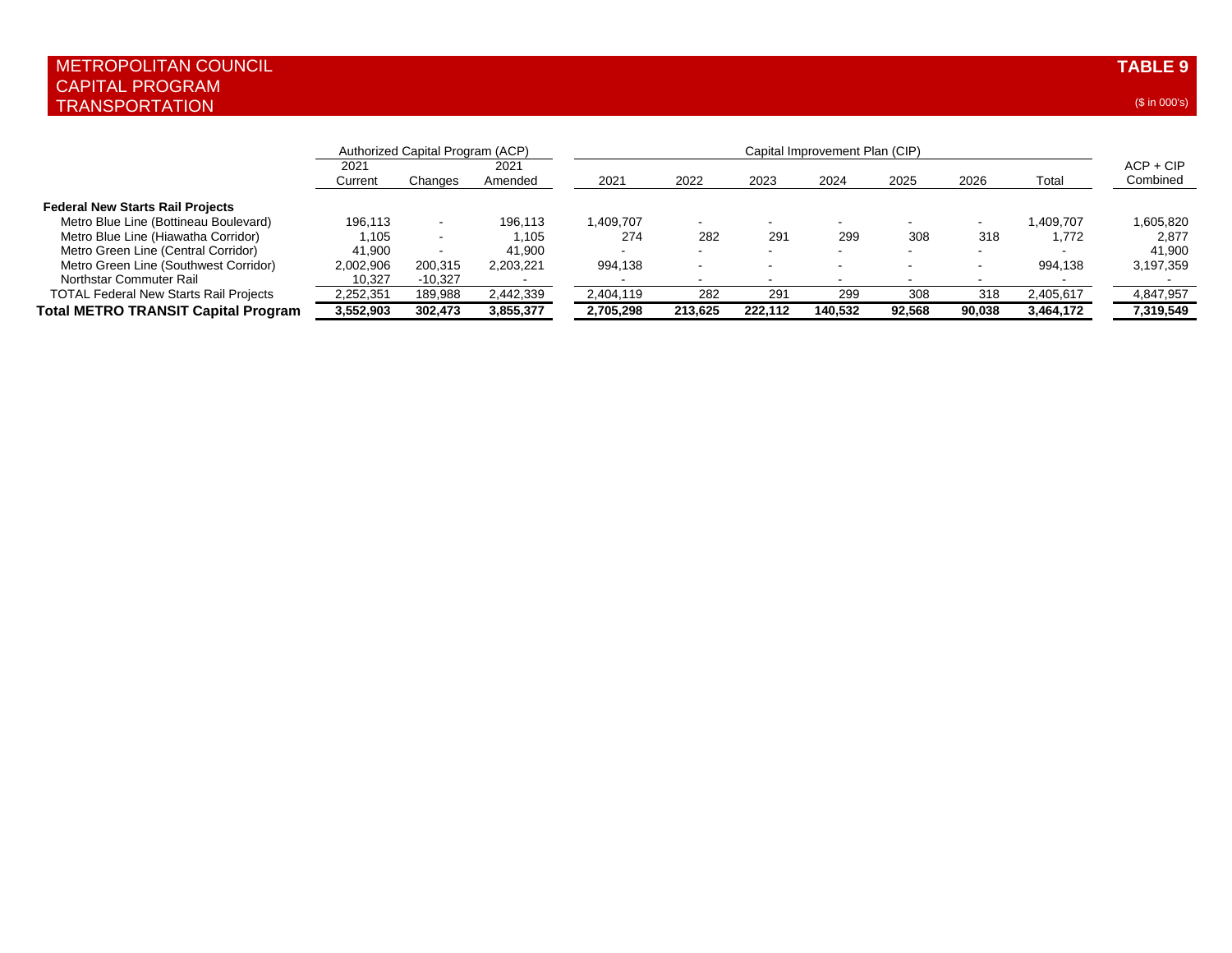|                                                                                |                      | Authorized Capital Program (ACP) |                      |                |               |                |                |                |               |                  |                         |
|--------------------------------------------------------------------------------|----------------------|----------------------------------|----------------------|----------------|---------------|----------------|----------------|----------------|---------------|------------------|-------------------------|
|                                                                                | 2021<br>Current      | Changes                          | 2021<br>Amended      | 2021           | 2022          | 2023           | 2024           | 2025           | 2026          | Total            | $ACP + CIP$<br>Combined |
| <b>METROPOLITAN TRANSPORTATION SERVICES</b>                                    |                      |                                  |                      |                |               |                |                |                |               |                  |                         |
| <b>Fleet Modernization</b>                                                     |                      |                                  |                      |                |               |                |                |                |               |                  |                         |
| <b>Big Buses</b><br>Non-Revenue Vehicles                                       | 55,974<br>136        | $-5,736$<br>$\sim$               | 50,239<br>136        | 8,805<br>100   | 11,250<br>100 | 12,014<br>100  | 27,063<br>100  | 41,474<br>100  | 37,035<br>100 | 137,642<br>600   | 187,881<br>736          |
| Repairs, Equipment and Technology                                              | 6,091                | $\sim$                           | 6,091                | 3,000          | 3,000         | 3,000          | 3,000          | 3,000          | 3,000         | 18,000           | 24,091                  |
| <b>Small Buses</b>                                                             | 55,087               | 6,399                            | 61,486               | $-13,212$      | 16,278        | 14,484         | 22,468         | 16,111         | 47,871        | 104,000          | 165,486                 |
| <b>TOTAL Fleet Modernization</b>                                               | 117,288              | 663                              | 117,951              | $-1,307$       | 30,628        | 29,597         | 52,632         | 60,686         | 88,006        | 260,242          | 378,194                 |
| <b>Support Facilities</b>                                                      |                      |                                  |                      |                |               |                |                |                |               |                  |                         |
| <b>Support Facility</b>                                                        |                      | 3,500                            | 3,500                |                |               |                |                |                |               |                  | 3,500                   |
| <b>TOTAL Support Facilities</b>                                                |                      | 3,500                            | 3,500                |                |               |                | $\sim$         | $\sim$         | $\sim$        |                  | 3,500                   |
| <b>Technology Improvements</b>                                                 |                      |                                  |                      |                |               |                |                |                |               |                  |                         |
| Repairs, Equipment and Technology                                              |                      | ۰                                |                      | 845            | 929           | 1,017          | 1,110          | 1,207          | 1,310         | 6,419            | 6,419                   |
| <b>Technology Investments</b>                                                  | 16,266               | 207                              | 16,473               | 5,530          | 6,609         | 5,809          | 5,309          | 10,667         | 12,570        | 46,494           | 62,967                  |
| <b>TOTAL Technology Improvements</b>                                           | 16,266               | 207                              | 16,473               | 6,375          | 7,538         | 6,826          | 6,419          | 11,875         | 13,879        | 52,913           | 69,386                  |
| <b>Other Regional Providers - Non Fleet</b>                                    |                      |                                  |                      |                |               |                |                |                |               |                  |                         |
| Maple Grove Transit                                                            | 1,951                | 336                              | 2,287                | -8             | 335           | 343            | 350            | 358            | 366           | 1,744            | 4,031                   |
| Minnesota Valley Transit Authority                                             | 7,930                | 147                              | 8,077                | $-37$          | 1,690         | 1,727          | 1,765          | 1,804          | 1,844         | 8,794            | 16,872                  |
| <b>Plymouth Transit</b>                                                        | 4,723                | 360                              | 5,082                | $-39$          | 328           | 336            | 343            | 351            | 358           | 1,678            | 6,760                   |
| SouthWest Transit                                                              | 1,007                | 664                              | 1,671                | $-37$          | 698           | 713            | 729            | 745            | 761           | 3,609            | 5,280                   |
| University of Minnesota Transit                                                | 850                  | $\blacksquare$                   | 850                  | 2,231          | 300           | 307            | 313            | 320            | 327           | 3,798            | 4,648                   |
| TOTAL Other Regional Providers - Non Fleet                                     | 16,461               | 1,507                            | 17,968               | 2.110          | 3,352         | 3,425          | 3,501          | 3,578          | 3,656         | 19,622           | 37,590                  |
| <b>Transitways - Non New Starts</b>                                            |                      |                                  |                      |                |               |                |                |                |               |                  |                         |
| Transitwavs                                                                    | 6,141                |                                  | 6,141                |                |               |                |                |                |               |                  | 6,141                   |
| <b>TOTAL Transitways - Non New Starts</b>                                      | 6,141                | $\blacksquare$                   | 6,141                | $\sim$         |               |                |                | $\blacksquare$ |               |                  | 6,141                   |
| <b>Total MTS Capital Program</b>                                               | 156,156              | 5.878                            | 162,034              | 7,179          | 41,518        | 39.849         | 62,551         | 76,138         | 105.542       | 332,777          | 494,811                 |
|                                                                                |                      |                                  |                      |                |               |                |                |                |               |                  |                         |
| <b>COMBINED</b>                                                                |                      |                                  |                      |                |               |                |                |                |               |                  |                         |
| <b>Fleet Modernization</b>                                                     | 386,453              | 13,450                           | 399,903              | 14,428         | 132,644       | 159,633        | 152,858        | 125,315        | 155,393       | 740,273          | 1,140,175               |
| <b>Support Facilities</b>                                                      | 292,159              | 23,375                           | 315,534              | 1,172          | 10,019        | 8,381          | 6,195          | 4,111          | 4,996         | 34,873           | 350,407                 |
| <b>Customer Facilities</b>                                                     | 76,124               | 59,241                           | 135,365              | $-55,887$      | 2,961         | 4,571          | 3,781          | 3,242          | 3,402         | $-37,931$        | 97,434                  |
| <b>Technology Improvements</b>                                                 | 72,193               | 219                              | 72,413               | 15,309         | 22,626        | 13,817         | 14,436         | 18,998         | 21,615        | 106,801          | 179,214                 |
| <b>Other Regional Providers - Non Fleet</b>                                    | 16,461<br>69,807     | 1,507<br>515                     | 17,968<br>70,322     | 2,110<br>3,764 | 3,352         | 3,425<br>7,093 | 3,501<br>5.758 | 3,578<br>4.973 | 3,656         | 19,622<br>33.055 | 37,590<br>103.377       |
| <b>Other Capital Equipment</b>                                                 |                      |                                  |                      | 327,460        | 6.960         |                |                |                | 4,508         | 494,639          | 1,058,206               |
| <b>Transitways - Non New Starts</b><br><b>Federal New Starts Rail Projects</b> | 543,512<br>2,252,351 | 20,055<br>189,988                | 563,567<br>2,442,339 | 2,404,119      | 76,300<br>282 | 64,750<br>291  | 16,256<br>299  | 8,182<br>308   | 1,691<br>318  | 2,405,617        | 4,847,957               |
|                                                                                |                      |                                  |                      |                |               |                |                |                |               |                  |                         |
| <b>TOTAL TRANSPORTATION</b>                                                    | 3,709,059            | 308,351                          | 4,017,410            | 2,712,477      | 255,143       | 261,961        | 203,083        | 168,705        | 195,580       | 3,796,949        | 7,814,360               |